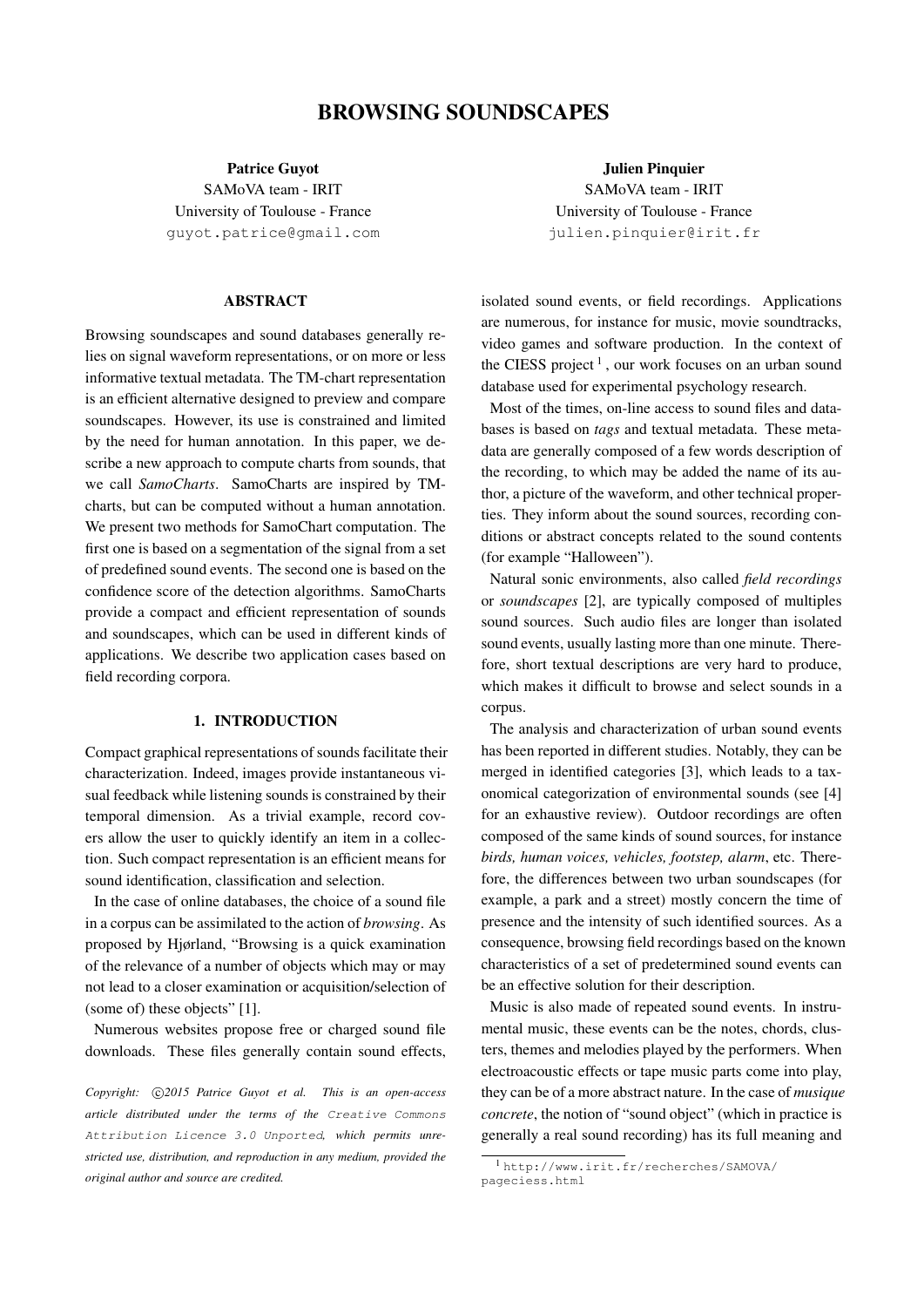a central position in the music formalization itself [\[5\]](#page-6-4). As long as events are identified though, we can assume that the previous soundscape-oriented considerations hold for musical audio files as well.

The *TM-chart* [\[6\]](#page-6-5) is a tool recently developed to provide compact soundscape representations starting from a set of sound events. This representation constitutes a bridge between physical measures and categorization, including acoustic and semantic information. Nevertheless, the creation of a TM-chart relies on manual annotation, which is a tedious and time-consuming task. Hence, the use of TM-charts in the context of big data sets or for online browsing applications seems unthinkable.

Besides sound visualization, automatic annotation of audio recordings recently made significant progress. The general public has recently witnessed the generalization of speech recognition system. Significant results and efficient tools have also been developed in the fields of Music Information Retrieval (MIR) and Acoustic Event Detection (AED) in environmental sounds [\[7\]](#page-6-6), which leads us to reckon with sustainable AED in the coming years.

In this paper, we propose a new paradigm for soundscape representation and browsing based on the automatic identification of predefined sounds events. We present a new approach to create compact representations of sounds and soundscapes that we call *SamoCharts*. Inspired by TM-Charts and recent AED techniques, these representations can be efficiently applied for browsing sound databases. In the next section we present a state of the art of online sound representations. The TM-chart tool is then described in Section 3, and Section 4 proposes a quick review of Audio Event Detection algorithms. Then we present in Section 5 the process of SamoCharts creation, and some applications with field recordings in Section 6.

## 2. SOUND REPRESENTATION

#### 2.1 Temporal Representations

From the acoustic point of view, the simplest and predominant representation of a sound is the temporal waveform, which describes the evolution of sound energy over time. Another widely used tool in sound analysis and representation is the spectrogram, which shows more precisely the evolution of the amplitude of frequencies over time. However, spectrograms remain little used by the general public.

While music notation for instrumental music has focused on the traditional score representation, the contemporary and electro-acoustic music communities have introduced alternative symbolic representation tools for sounds such as the Acousmograph [\[8\]](#page-6-7), and the use of multimodal information has allowed developing novel user interfaces [\[9\]](#page-6-8).

All these temporal representations are more or less informative depending on the evolution of the sound upon the considered duration. In particular, in the case of field recordings, they are often barely informative.

# 2.2 Browsing Sound Databases

On a majority of specialized websites, browsing sounds is based on textual metadata. For instance, free SFX $2$  classifies the sounds by categories and subcategories, such as *public places* and *town/city ambience*. In a given subcategory, each sound is only described with a few words text. Therefore, listening is still required to select a particular recording.

Other websites, such as the Freesound project,  $3$  add a waveform display to the sound description. In the case of short sound events, this waveform can be very informative. On this website it is colored according to the spectral centroid of the sound, which adds some spectral information to the image. However, this mapping is not precisely described, and remains more aesthetic than useful.

The possibility of browsing sounds with audio thumbnailing has been discussed in [\[10\]](#page-6-9). In this study, the authors present a method for searching structural redundancy like the chorus in popular music. However, to our knowledge, this kind of representation has not been used in online systems so far.

More specific user needs have been recently observed through the DIADEMS project<sup>[4](#page-1-2)</sup> in the context of audio archives indexing. Through the online platform Telemeta<sup>[5](#page-1-3)</sup>, this project allows ethnomusicologists to visualize specific acoustic information besides waveform and recording metadata, such as audio descriptors and semantic labels. This information aims at supporting the exploration of a corpus as well as the analysis of the recording. This website illustrates how automatic annotation can help to index and organize audio files. Improving its visualization could help to assess the similarity of a set of songs, or to underline the structural form of the singing turns by displaying homogeneous segments.

Nevertheless, texts and waveforms remain the most used and widespread tools on websites. In the next sections, we present novel alternative tools, that have been specially designed for field recording representation.

<span id="page-1-0"></span><sup>2</sup> <http://www.freesfx.co.uk/>

<span id="page-1-1"></span><sup>3</sup> <https://www.freesound.org/>

<span id="page-1-2"></span><sup>4</sup> <http://www.irit.fr/recherches/SAMOVA/DIADEMS/>

<span id="page-1-3"></span><sup>5</sup> <http://telemeta.org/>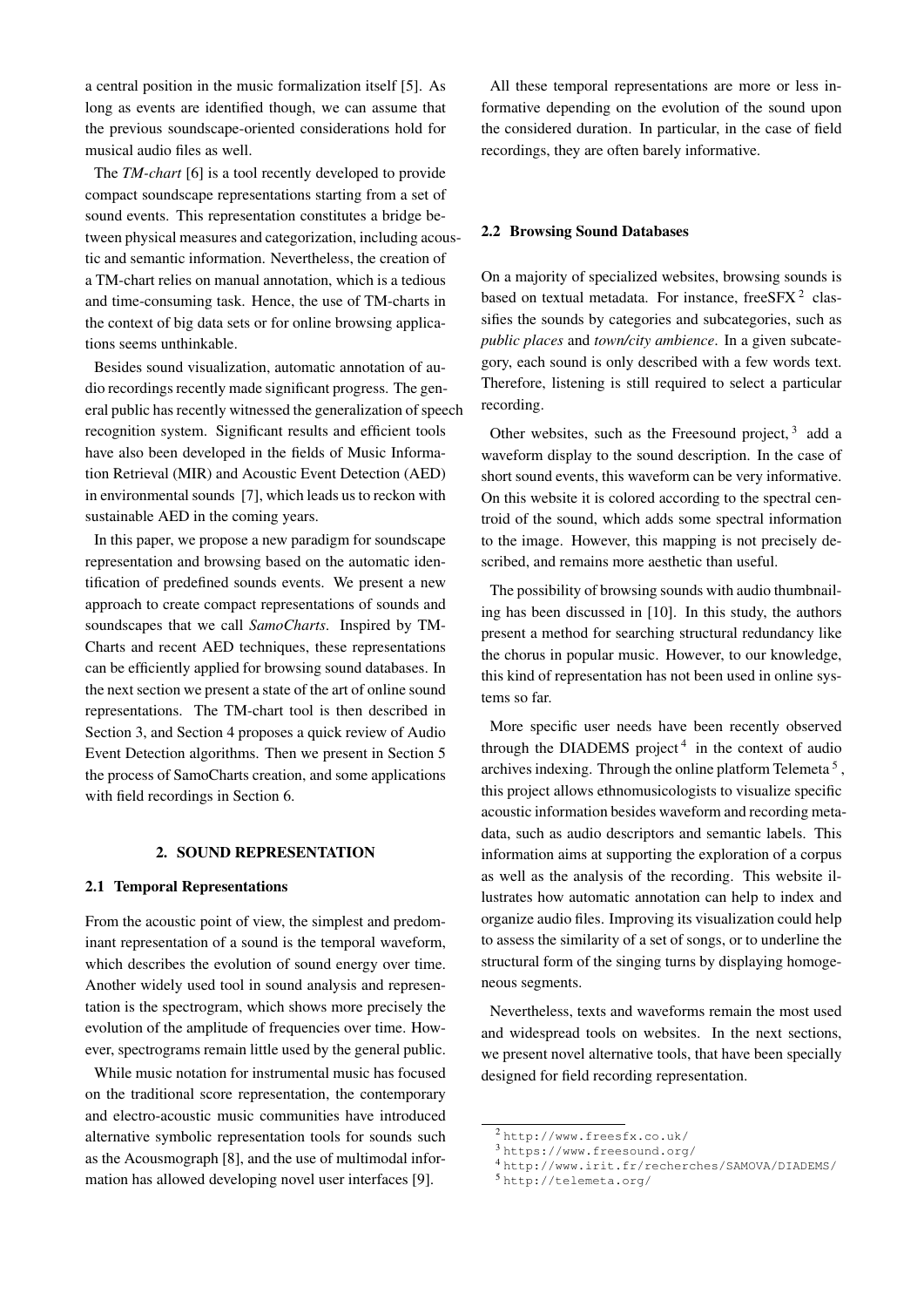# 3. TM-CHART

## 3.1 Overview

The Time-component Matrix Chart (abbreviated TM-chart) was introduced by Kozo Hiramatsu and al. [\[6\]](#page-6-5). Based on a  $\le$ Sound Source  $\times$  Sound level $>$  representation, this chart provides a simple visual illustration of a sonic environment recording, highlighting the temporal and energetic presence of sound sources. Starting from a predetermined set of sound events (e.g. *vehicles*, etc.), and after preliminary annotation of the recording, the TM-chart displays percentages of time of audibility and percentages of time of level ranges for the different sound sources. They constitute effective tools to compare sonic environment (for instance daytime versus nighttime recordings).

## 3.2 Method

Despite a growing bibliography [\[11,](#page-6-10) [12\]](#page-6-11), the processing steps involved in the creation of TM-charts as not been precisely explained. We describe in this part our understanding of these steps and our approach to create a TM-chart.

## *3.2.1 Estimation of the Predominant Sound*

TM-charts rely on a preliminary manual annotation, which estimates the predominant sound source at each time. To perform this task, the signal can be divided in short segments, for example segments of one second. For each segment, the annotator indicates the predominant sound source. This indication is a judgment that relies on both the loudness and the number of occurrences of the sources. An example of annotation can be seen on Figure [1.](#page-2-0)

Afterwards, each segment label is associated to a category of sound event, which can be for instance one of *car*, *voice*, *birds*, or *miscellaneous*.

<span id="page-2-0"></span>

Figure 1. Preliminary annotation of a sound recording for the creation for the creation of a TM-chart.

# *3.2.2 Computation of the Energy Level*

An automatic process is applied to compute the energy of the signal and the mean energy of each segment (respectively in blue and red curves on Figure [1\)](#page-2-0). We assume that the sound pressure level can be calculated from the recording conditions with a calibrated dB meter.

In this process, we can notice that the sound level of a segment is not exactly the sound level of its predominant source. Indeed the sound level of an excerpt depends upon the level of each sound sources, and not only the predominant one. However, we assume that these two measures are fairly correlated.

#### *3.2.3 Creation of the TM-chart*

We can now calculate the total duration in the recording (in terms of predominance) and the main sound levels for each category of sound. From this information, a TM-chart can be created.

Figure [2](#page-2-1) shows a TM-chart based on the example from Figure [1.](#page-2-0) It represents, for each category of sound, the percentage of time and energy in the soundscape. The abscissa axis shows the percentage of predominance for each source in the recording. For one source, the ordinate axis shows the duration of its different sound levels. For example, the car-horn is audibly dominant for over 5 % of time. Over this duration, the sound level of this event exceeds 60 dB for over 80 % of time.

<span id="page-2-1"></span>

Figure 2. Example of a TM-chart.

#### *3.2.4 Interpretation of the TM-chart*

Charts like the one on Figure [2](#page-2-1) permit quick interpretations of the nature of the sound events that compose a soundscape. We could infer for instance that the soundscape has been recorded close to a little traffic road, with distant conversations (low energy levels). From such interpretation, one can clearly distinguish and compare sonic environments recorded in different places [\[6\]](#page-6-5).

The main issue in the TM-chart approach is the need for manual annotation, a time-consuming operation which cannot be applied to big data sets. Therefore, the use of TM-charts seems currently restricted to specific scientific research on soundscapes. In the next sections we will show how recent researches and works on sound analysis can be leveraged to overcome this drawback.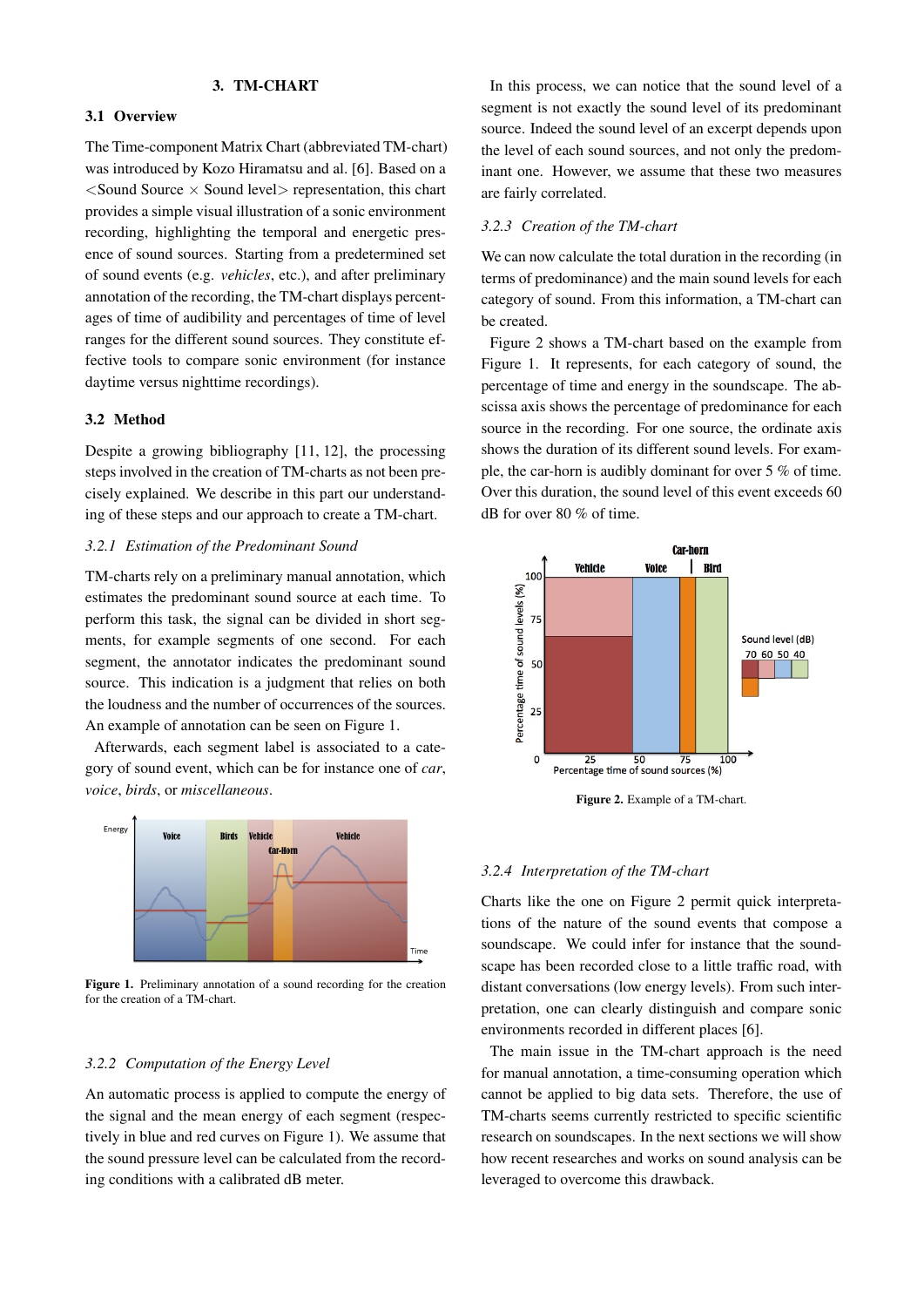# 4. AUDIO EVENT DETECTION

<span id="page-3-0"></span>Various methods have been proposed for the Audio Event Detection (AED) from continuous audio sequences recorded in real life. These methods can be divided in two categories.

The first category of methods aims at detecting a large set of possible sound events in various contexts. For instance, the detection of 61 types of sound, such as *bus door, footsteps* or *applause*, has been reported in [\[7\]](#page-6-6). In this work the author modeled each sound class by a Hidden Markov Model (HMM) with 3 states, and Mel-Frequency Cepstral Coefficients (MFCC) features. Evaluation campaigns, such as CLEAR [\[13\]](#page-6-12) or AASP [\[14\]](#page-6-13), propose the evaluation of various detection methods on a large set of audio recordings from real life.

The second category of methods aims at detecting fewer specific types of sound events. This approach privileges accuracy over the number of sounds that can be detected. It generally relies on a specific modeling of the "target sounds" to detect, based on acoustic observations. For example, some studies propose to detect gunshots [\[15\]](#page-6-14) or water sounds [\[16\]](#page-7-0), or the presence of speech [\[17\]](#page-7-1).

These different methods output a segmentation of the signal informed by predetermined sound events. They can also provide further information that may be useful for the representation, particularly in the cases where they are not reliable enough. Indeed, the detection algorithms are generally based on a confidence score, that allows to tune the decisions. For instance, Hidden Markov Model, Gaussian mixture models (GMM) or Support Vector Machine (SVM), all rely on confidence or "likelihood" values. Since temporal confidence values can be computed by each method of detection, it is possible to output at each time the probability that a given sound event is present in the audio signal.

Based on these observations, we propose a new tool for soundscape visualization, the *SamoChart*, which can rely either on automatic sound event segmentation, or on confidence scores by sound events.

## 5. SAMOCHART

The SamoChart provides a visualization sound recordings close to that of a TM-chart. At the difference of a TMchart, it can be computed automatically from a segmentation or from temporal confidence values.

In comparison with TM-charts, the use of the automatic method overcomes a costly human annotation and avoids subjective decision-making.

## 5.1 Samochart based on Event Segmentation

## *5.1.1 Audio Event Segmentation*

SamoCharts can be created from Audio Event Detection annotations. This automatic annotation is an independent process that can be performed following different approaches, as mentioned in Section [4.](#page-3-0) We will suppose in the next part that an automatic annotation has been computed from a set of potential sound events ("targets"). For each target sound event, this annotation provides time markers related to the presence or absence of this sound in the overall recording. In addition to the initial set of target sounds, we add a sound *unknown* that corresponds to the segments that have not been labeled by the algorithms.

#### *5.1.2 Energy Computation*

As in the TM-chart creation process, we compute the energy of the signal. However, if the recording conditions of the audio signal are unknown, we cannot retrieve the sound pressure level. In this case, we use the RMS energy of each segment, following the equation:

$$
RMS(w) = 20 \times log_{10} \sqrt{\sum_{i=0}^{N} w^{2}(i)}
$$
 (1)

where w is an audio segment of N samples, and  $w(i)$  the value of the  $i^{th}$  sample.

## *5.1.3 SamoChart Creation*

From the information of duration and energy, we are able to create a SamoChart. Figure [3](#page-3-1) shows an example of a SamoChart based on event segmentation considering two possible sound events.

<span id="page-3-1"></span>

Figure 3. SamoChart based on event segmentation.

Unlike TM-charts, we can notice from this method that the total percentage of sound sources can be higher than 100% if the sources overlap.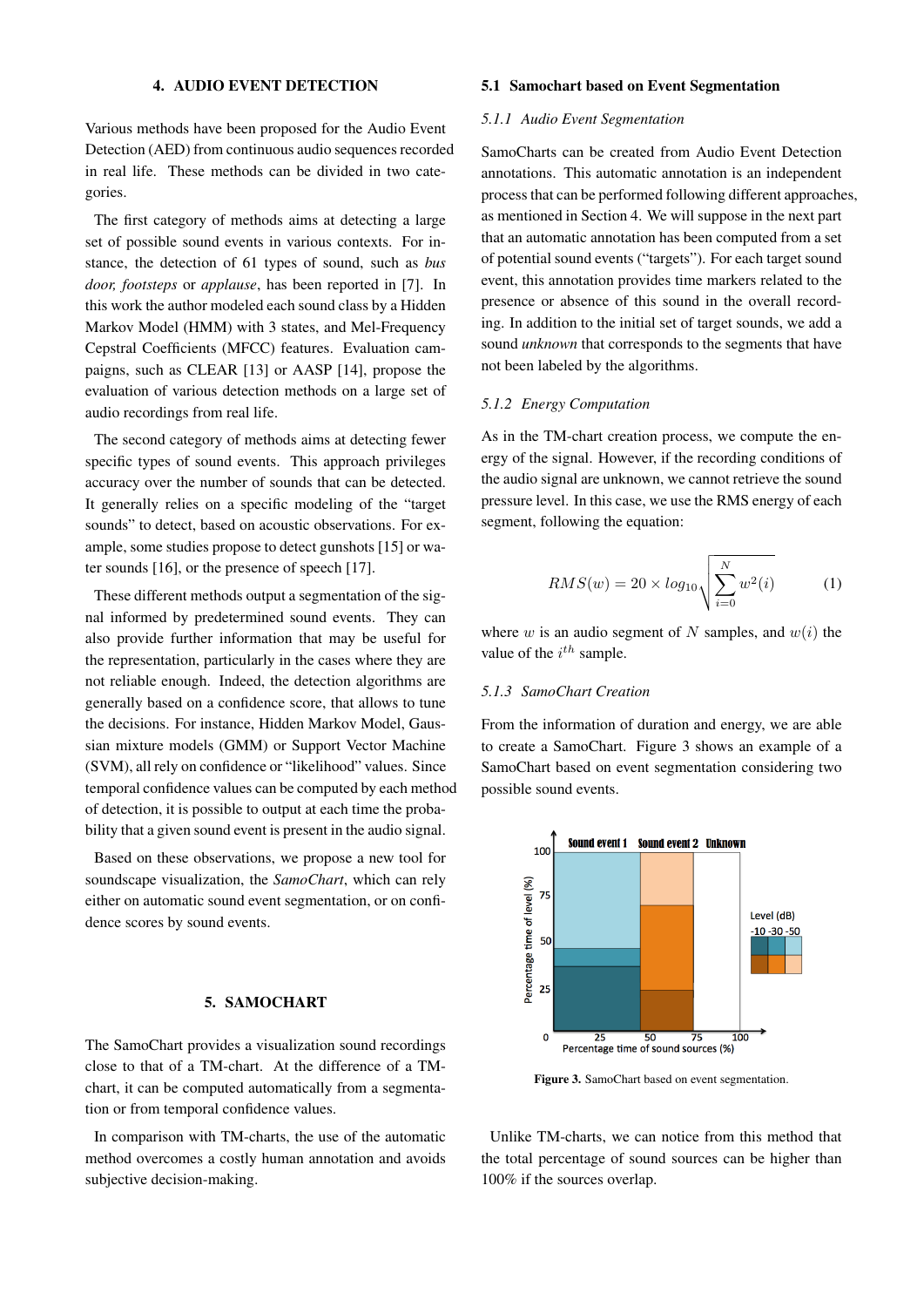#### 5.2 Samochart based on Confidence Values

Most Audio Event Detection algorithms actually provide more information than the output segmentation. In the following approach, we propose to compute SamoCharts from the confidence scores of these algorithms.

We use for each target sound the temporal confidence values outputted by the method, which can be considered as probabilities of presence (between 0 and 1). The curve on Figure [4](#page-4-0) shows the evolution of the confidence for the presence of a given sound event during the analyzed recording. We use a threshold on this curve, to decide if the sound event is considered detected or not. This threshold is fixed depending on the detection method and on the target sound. To obtain different confidence measures, we divide the upper threshold portion in different parts.

<span id="page-4-0"></span>

Figure 4. Confidence measures for a sound event.

With this approach, we infer the probability of presence for each sound event according to a confidence score. Figure [5](#page-4-1) shows the SamoChart associated to a unique sound event. In this new chart, the sound level is replaced by the confidence score.

<span id="page-4-1"></span>

Figure 5. SamoChart based on confidence value.

#### 5.3 Implementation

We made a JavaScript implementation to create and display SamoCharts, which performs a fast and "on the fly" computation of the SamoChart. The code is downloadable from the SAMoVA web site<sup>[6](#page-4-2)</sup>. It uses an object-oriented paradigm to facilitate future development.

In order to facilitate browsing applications, we also chose to modify the size of the chart according to the duration of the corresponding sound excerpt. We use the equation [2](#page-4-3) to calculate the height  $h$  of the Samochart from a duration  $d$ in seconds.

<span id="page-4-3"></span>
$$
h = \begin{cases} 1 & \text{if } d < 1 \\ 2 & \text{if } 1 \le d < 10 \\ 2 \times \log_{10}(d) & \text{if } d \ge 10 \end{cases} \tag{2}
$$

We also implemented a *magnifying glass* function that provides a global view on the corpus with the possibility of zooming in into a set of SamoCharts. Furthermore, the user can hear each audio file by clinking on the plotted charts.

#### 6. APPLICATIONS

#### 6.1 Comparison of soundscapes (CIESS project)

Through the CIESS project, we have recorded several urban soundscapes at different places and times. The sound events of these recordings are globally the same, for instance *vehicle* and *footstep*. However, their numbers of occurrences are very different according to the time and place of recording. As an application case, we computed several representations of two soundscapes. Figure [6](#page-4-4) shows the colored waveforms of these extracts as they could have been displayed on the Freesound website.

<span id="page-4-4"></span>Figure 6. Colored waveforms of two soundscapes.

As we can see, these waveforms do not show great differences between the two recordings.

We used AED algorithms to detect motor vehicle, footstep and car-horn sounds on these two example recordings [\[18\]](#page-7-2). Then, we computed SamoCharts based on the confidence score of these algorithms (see Figure [7\)](#page-5-0).

The SamoCharts of Figure [7](#page-5-0) are obviously different. They provide a semantic interpretation of the soundscapes, which reveals important dissimilarities. For instance, the vehicles are much more present in the first recording than in the second one. Indeed, the first recording was recorded on an important street, while the second one was recorded on a pedestrian street.

<span id="page-4-2"></span><sup>6</sup> [http://www.irit.fr/recherches/SAMOVA/](http://www.irit.fr/recherches/SAMOVA/pageciess.html) [pageciess.html](http://www.irit.fr/recherches/SAMOVA/pageciess.html)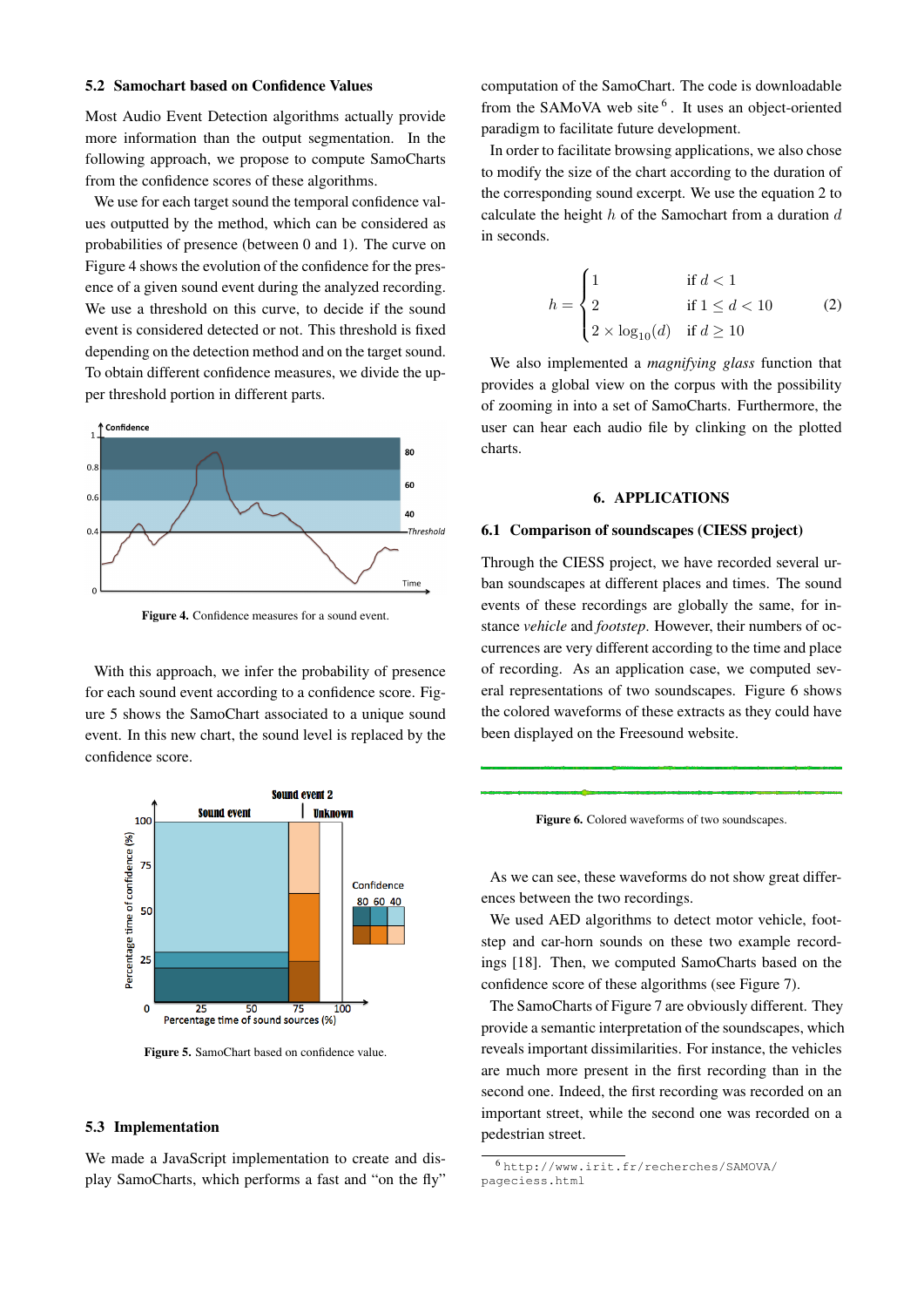<span id="page-5-0"></span>

Figure 7. SamoCharts of the two recordings of Figure [6,](#page-4-4) based on confidence values.

## 6.2 Browsing a corpus from the UrbanSound project

If the differences between two soundscapes can easily be seen by comparing two charts, the main interest of the SamoChart is their computation on bigger sound databases.

UrbanSound dataset<sup>[7](#page-5-1)</sup> has been created specifically for soundscapes research. It provides a corpus of sounds that are labeled with the start and end times of sound events of ten classes: *air conditioner, car horn, children playing, dog bark, drilling, enginge idling, gun shot, jackhammer, siren* and *street music*. The SamoCharts created from these annotations allow to figure out the sources of each file, as well as their duration and their sound level. They give an overview of this corpus. Figure [8](#page-5-2) shows the SamoCharts of nine files which all contain the source *car horn*. The duration of these files range form 0.75 to 144 seconds.

<span id="page-5-2"></span>

Figure 8. Browsing recordings of the UrbanSound corpus.

## 6.3 SoundMaps

Other applications can be found from the iconic chart of a soundscape. Soundmaps, for example, are digital geographical maps that put emphasis on the soundscape of every specific location. Various projects of sound maps have been proposed in the last decade (see [\[19\]](#page-7-3) for a review). Their goals are various, from giving people a new way to look at the world around, to preserving the soundscape of specific places. However, as in general with sound databases, the way sounds are displayed on the map is usually not informative. The use of SamoCharts on soundmaps can facilitate browsing and make the map more instructive.

#### 6.4 Music Representations

If the process we described to make charts from sounds was originally set up to display soundscapes, it could certainly be extended to other contexts. Indeed, Samocharts give an instantaneous feedback on the material that compose the sonic environment. Handled with the appropriate sound categories, they could provide a new approach to overview and analyze a set of musical pieces composed with the same material.

For example, Samocharts could be used on a set of concrete music pieces. The charts could reveal the global utilization of defined categories of sounds (such as *bell* or *birds songs*). In the context of instrumental music analysis, they could reflect the utilization of the different families of instrument (e.g. *brass*, etc.), representing the duration and musical nuances. Applied on a set of musical pieces or extracts, they could emphasize orchestration characteristics.

Figure [9](#page-5-3) shows an analysis of the first melody (Theme A) of Ravel's Boléro, which is repeated nine times with different orchestrations. The SamoCharts on the figure display orchestration differences, as well as the rising of a crescendo. The main chart (Theme A-whole) shows how each family of instrument is used during the whole extract.

<span id="page-5-3"></span>

Figure 9. Analysis of the first melody of Ravel's Bolérol (repetitions number 1, 4 and 9, and global analysis). The horizontal axis corresponds to the percentage of time where a family of instrument is present. This percentage is divided by the number of instruments: the total reaches 100% only if all instruments play all the time. The vertical axis displays the percentage of time an instrument is played in the different nuances.

<span id="page-5-1"></span><sup>7</sup> [https://serv.cusp.nyu.edu/projects/](https://serv.cusp.nyu.edu/projects/urbansounddataset/) [urbansounddataset/](https://serv.cusp.nyu.edu/projects/urbansounddataset/)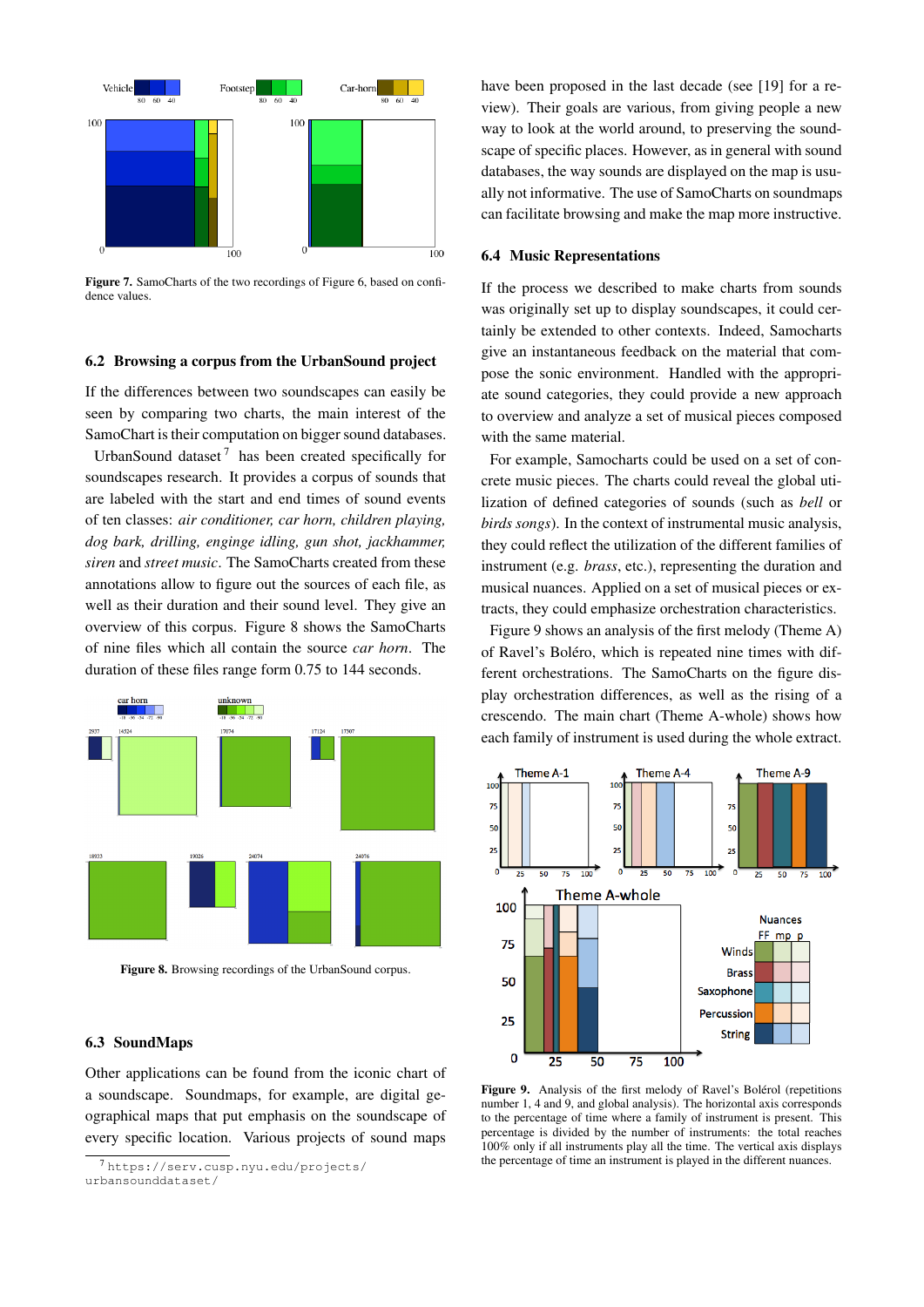## 7. CONCLUSION AND FUTURE WORKS

In this paper, we presented a new approach to create charts for sound visualization. This representation, that we name SamoChart, is based on the TM-chart representation. Unlike TM-charts, the computation of SamoCharts does not rely on human annotation. SamoCharts can be created from Audio Event Detection algorithms and computed on big sound databases.

A first kind of SamoChart simply uses the automatic segmentation of the signal from a set of predefined sound sources. To prevent eventual inaccuracies in the segmentation, we proposed a second approach based on the confidence scores of the previous methods.

We tested the SamoCharts with two different sound databases. In comparison with other representations, Samo-Charts provide great facility of browsing. On the one hand, they constitute a precise comparison tool for soundscapes. On the other hand, they allow to figure out what kinds of soundscapes compose a corpus.

We also assume that the wide availability of SamoCharts would make them even more efficient for accustomed users. In this regard, we could define a fixed set of color which would correspond to each target sound.

The concepts behind TM-charts and Samocharts can finally be generalized to other kind of sonic environments, for example with music analysis and browsing.

#### Acknowledgments

This work is supported by a grant from Agence Nationale de la Recherche with reference ANR-12-CORP-0013, within the CIESS project.

#### 8. REFERENCES

- <span id="page-6-0"></span>[1] B. Hjørland, "The importance of theories of knowledge: Browsing as an example," *Journal of the American Society for Information Science and Technology*, vol. 62, no. 3, pp. 594–603, 2011.
- <span id="page-6-1"></span>[2] R. Schafer and R. Murray, *The tuning of the world*. Knopf New York, 1977.
- <span id="page-6-2"></span>[3] C. Guastavino, "Categorization of environmental sounds." *Canadian Journal of Experimental Psychology/Revue canadienne de psychologie experimentale ´* , vol. 61, no. 1, p. 54, 2007.
- <span id="page-6-3"></span>[4] S. Payne, W. Davies, and M. Adams, "Research into the practical and policy applications of soundscape concepts and techniques in urban areas," *University of Salford*, 2009.
- <span id="page-6-4"></span>[5] P. Schaeffer, *Traité des objets musicaux*. Paris: Editions du Seuil, 1966.
- <span id="page-6-5"></span>[6] K. Hiramatsu, T. Matsui, S. Furukawa, and I. Uchiyama, "The physcial expression of soundscape: An investigation by means of time component matrix chart," in *INTER-NOISE and NOISE-CON Congress and Conference Proceedings*, vol. 2008, no. 5. Institute of Noise Control Engineering, 2008, pp. 4231–4236.
- <span id="page-6-6"></span>[7] A. Mesaros, T. Heittola, A. Eronen, and T. Virtanen, "Acoustic event detection in real life recordings," in *Proceedings of the 18th European Signal Processing Conference*, 2010, pp. 1267–1271.
- <span id="page-6-7"></span>[8] Y. Geslin and A. Lefevre, "Sound and musical representation: the acousmographe software," in *Proceedings of the International Computer Music Conference*, 2004.
- <span id="page-6-8"></span>[9] D. Damm, C. Fremerey, F. Kurth, M. Müller, and M. Clausen, "Multimodal presentation and browsing of music," in *Proceedings of the 10th international conference on Multimodal interfaces*. ACM, 2008, pp. 205–208.
- <span id="page-6-9"></span>[10] M. A. Bartsch and G. H. Wakefield, "Audio thumbnailing of popular music using chroma-based representations," *Multimedia, IEEE Transactions on*, vol. 7, no. 1, pp. 96–104, 2005.
- <span id="page-6-10"></span>[11] T. Matsui, S. Furukawa, T. Takashima, I. Uchiyama, and K. Hiramatsu, "Timecomponent matrix chart as a tool for designing sonic environment having a diversity of sound sources," in *Proceedings of Euronoise*, 2009, pp. 3658–3667.
- <span id="page-6-11"></span>[12] E. Bild, M. Coler, and H. Wörtche, "Habitats assen pilot: Testing methods for exploring the correlation between sound, morphology and behavior," in *Proceedings of Measuring Behavior*, M. W.-F. A.J. Spink, L.W.S. Loijens and L. Noldus, Eds., 2014.
- <span id="page-6-12"></span>[13] R. Stiefelhagen, K. Bernardin, R. Bowers, J. Garofolo, D. Mostefa, and P. Soundararajan, "The CLEAR 2006 evaluation," in *Multimodal Technologies for Perception of Humans*. Springer, 2007, pp. 1–44.
- <span id="page-6-13"></span>[14] D. Giannoulis, E. Benetos, D. Stowell, M. Rossignol, M. Lagrange, and M. Plumbley, "Detection and classification of acoustic scenes and events," *An IEEE AASP Challenge*, 2013.
- <span id="page-6-14"></span>[15] C. Clavel, T. Ehrette, and G. Richard, "Events detection for an audio-based surveillance system," in *Proceedings of the International Conference on Multimedia and Expo, ICME*. IEEE, 2005, pp. 1306–1309.